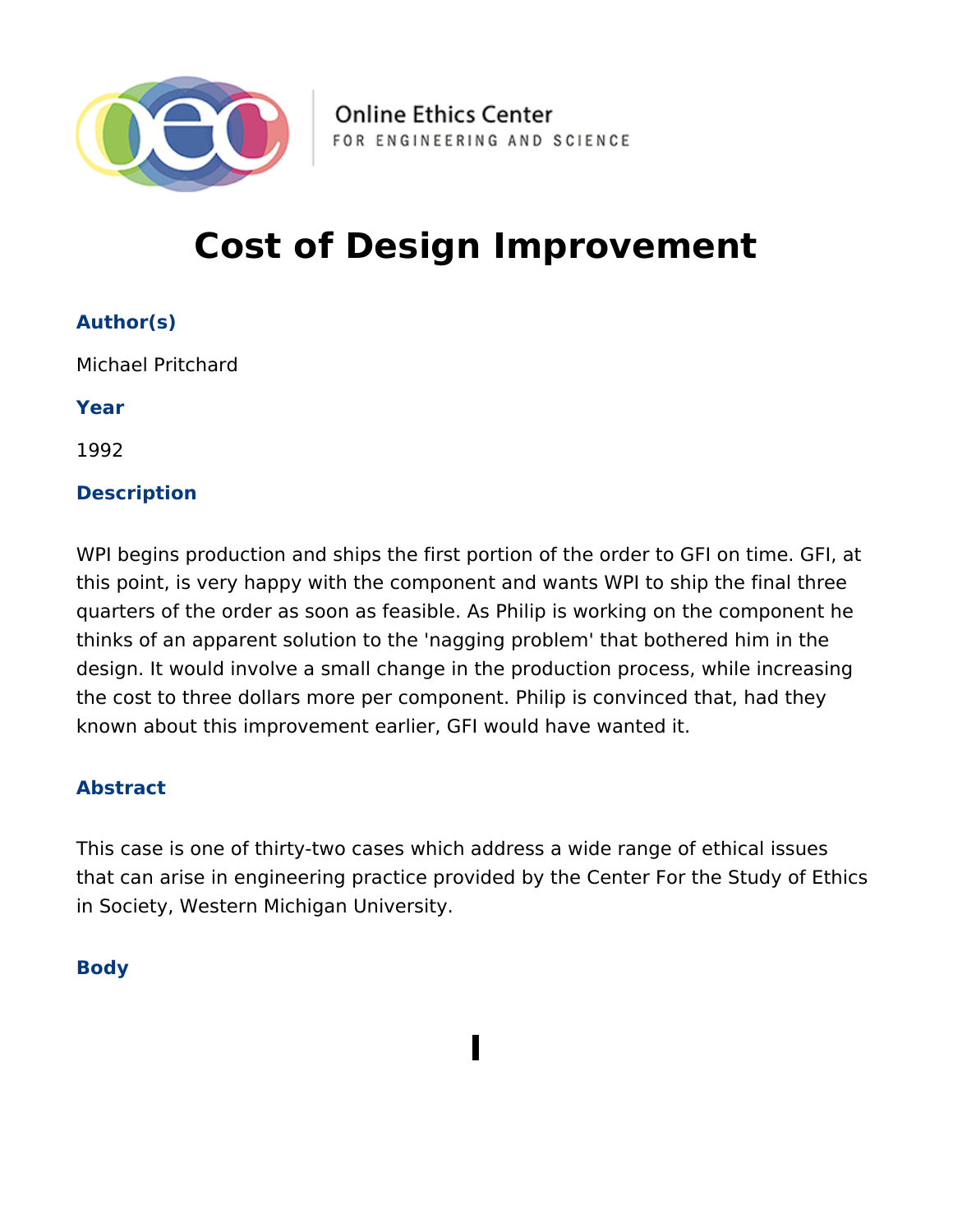Philip Harding is an engineer at a small family business called Wonder Products, Inc (WPI). The majority of WPI's work involves designing and producing parts for larger products that are sold by other companies. WPI is under contract to design and produce a complex component for General Farming Implements' (GFI) farm harvesting equipment.

Despite a nagging, though small, problem that does not find a 'perfect' solution, WPI designs the part to GFI's satisfaction, The price is set at \$100 for each component. GFI orders 1000 components, with the likelihood that since things have gone so well, they will be talking to WPI and Philip about other contracts.

WPI begins production and ships the first portion of the order to GFI on time. GFI, at this point, is very happy with the component and wants WPI to ship the final three quarters of the order as soon as feasible. As Philip is working on the component he thinks of an apparent solution to the 'nagging problem' that bothered him in the design. It would involve a small change in the production process, while increasing the cost to three dollars more per component. Philip is convinced that, had they known about this improvement earlier, GFI would have wanted it.

Since he is in a rush to complete the order, Philip does not have much time to work on anything other than the order. Should Philip investigate this new idea immediately, or wait until he has more time to test it?

# **II**

Philip decides to spend the weekend experimenting with his new idea. He quickly confirms the fact that the new design solves the problem. Philip brings the development to the attention of other members of WPI. He says that although they can fulfill the original contract and be safe from legal reproach if they say nothing to GFI, they have an ethical obligation to offer the new design to GFI immediately, whether or not WPI ends up picking up some of the costs for making changes. He contends that the flaw in the initial design was an oversight on WPI's part. "We contracted with GFI with the understanding that we would provide them with the best design we could come up with," Philip says. "So we ought to tell them about the improvement."

The financial manager of the company, Connie, expresses her concern about the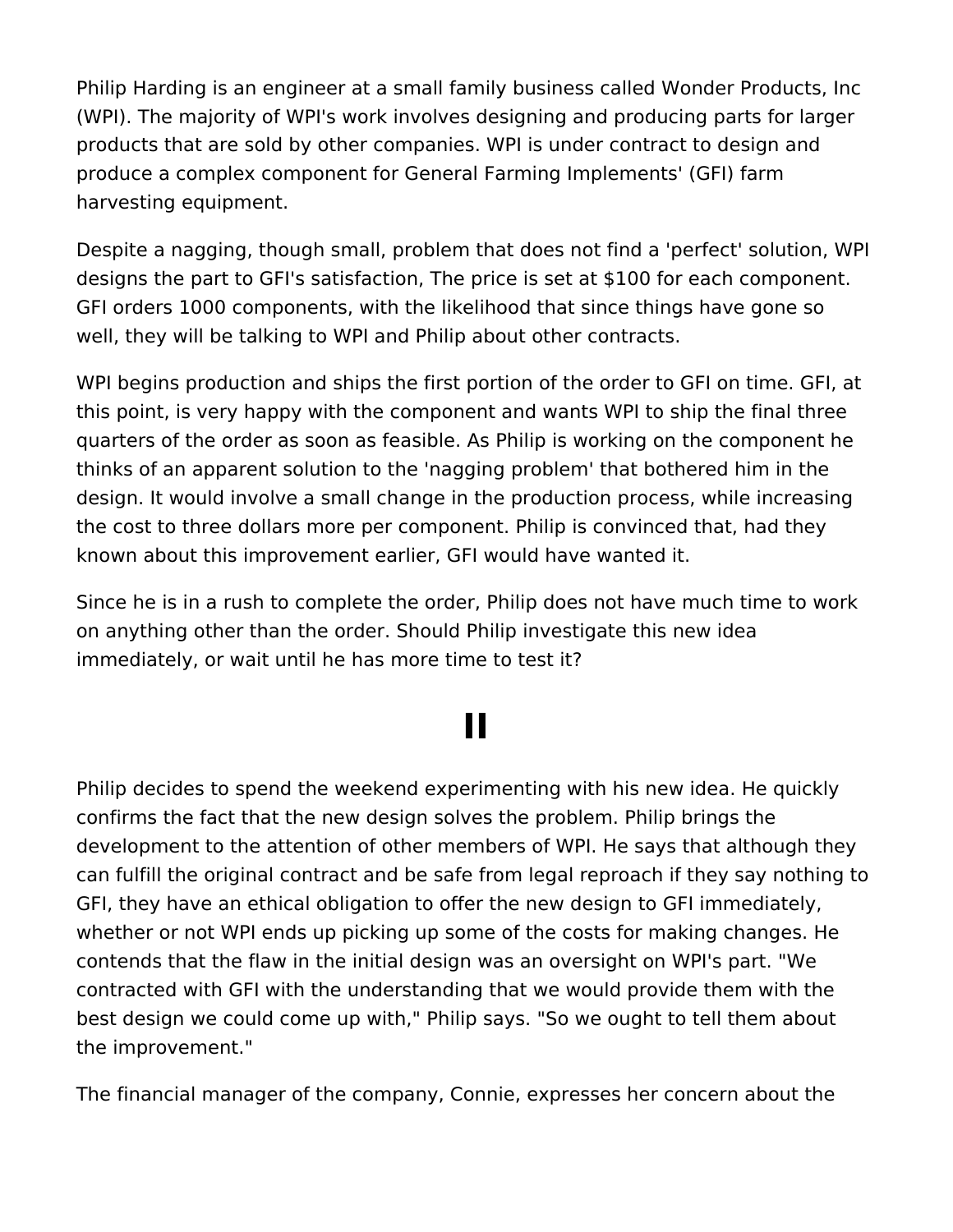three dollar per component cost increase. She says that they are working on a narrow profit margin now; and, although this only represents a one percent increase in cost, it adds up to \$2250 plus costs associated with recalling and altering the components already sent to GFI. She thinks that WPI would be better off introducing the development if and when GFI makes another order.

Tim, in charge of Sales and Public Relations, suggests a compromise between the two. He suggests that they offer to share in the cost of the new product. Concerned with the image WPI projects, Tim worries about GFI later complaining about WPI not coming to them with the development during the first order. Although they could insist that the design change was not conceived of until after the first order was complete, there would always remain the doubt, indeed a correct doubt, that WPI held out on GFI by not offering them the best product. In the long term this could mean mistrust and, in the worst scenario, a severing of business ties between the two. "Granted," Tim acknowledges, "the withholding of this information would mean an increase in our short term income. But it could mean a disaster to our future with GFI--and a setback in our standing in the business community!"

They must now decide what it is best to do. What would you recommend that WPI do?

- 1. Tell GFI about the improvement and offer to share expenses for the improvement.
- 2. Tell GFI about the improvement and offer to pay the additional expenses for the improvement.
- 3. Tell GFI about the improvement and offer to make the improvement immediately if GFI is willing to take care of the additional expenses.
- 4. Not tell GFI about the improved design until after the order is completed.
- 5. Other. Explain your choice, commenting on the views expressed by Philip, Connie, and Tim.

# **III**

The amount of money at stake in this case may seem quite small. Suppose a much larger amount were at stake (say, \$600 per unit). Would this alter the way in which you think through the options in this case? Explain.